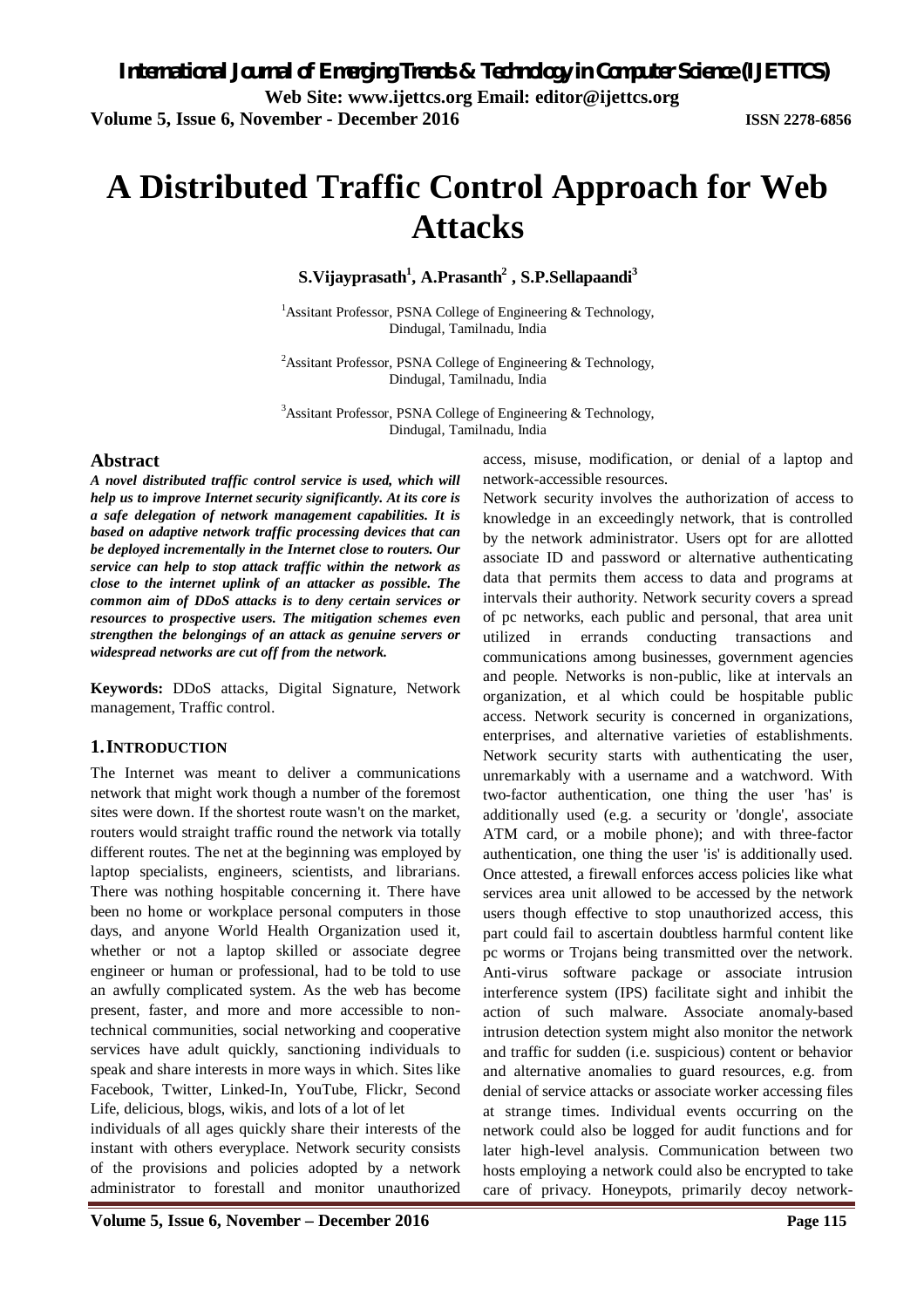### *International Journal of Emerging Trends & Technology in Computer Science (IJETTCS)* **Web Site: www.ijettcs.org Email: editor@ijettcs.org Volume 5, Issue 6, November - December 2016 ISSN 2278-6856**

accessible resources, could also be deployed in an exceedingly network as police work and early-warning tools, because the honeypots don't seem to be usually accessed for legitimate functions. Techniques utilized by the attackers that conceive to compromise these decoy resources area unit studied throughout associated when an attack to stay a watch on new exploitation techniques. Such analysis could also be accustomed any tighten security of the particular network being protected by the honeypot.

#### **2.DDOS ATTACKS**

A distributed denial of service attack (DDoS) happens once multiple systems flood the information measure or resources of a targeted system, sometimes one or a lot of internet servers. These systems are compromised by attackers employing a style of ways. A system may additionally be compromised with a trojan, permitting the aggressor to transfer a zombie agent. Attackers may also burgled systems victimization machine-controlled tools that exploit flaws in programs that listen for connections from remote hosts. This state of affairs primarily issues systems acting as servers on the online. Distributed denialof-service (DDoS) attacks are a real-and growing-threat to businesses worldwide. Designed to elude detection by today's hottest tools, these attacks will quickly incapacitate a targeted business, cost accounting victims thousands, if not millions, of bucks in lost revenue and productivity. By adopting new purpose-made solutions designed specifically to find and defeat DDoS attacks, businesses will keep their business operations running swimmingly.

If associate assaulter mounts associate attack from one host it might be classified as a DoS attack. In fact, any attack against convenience would be classed as a Denial of Service attack. On the opposite hand, if associate assaulter uses several systems to at the same time launch attacks against a distant host, this is able to be classified as a DDoS attack.DDoS traffic with time to measure (TTL) data at the routers by applying the support vector machine (SVM) module to regulate malicious traffic and manage DDoS attack packets with efficiency. The DDOS tool is employed in several functions. It utilizes a stratified structure wherever the assaulter uses a shopper program to attach to handlers, that area unit compromised systems that issue commands to the zombie agents that successively facilitate the DDoS attack.

Agents are negotiated via the handlers by the assaulter, victimization machine-controlled routines to use vulnerabilities in programs that settle for remote connections running on the targeted remote hosts. Every handler will management up to k agents. the main blessings to associate assaulter of employing a distributed denial-of-service attack area unit that: multiple machines

will generate additional attack traffic than one machine, multiple attack machines area unit tougher to show off than one attack machine, which the behavior of every attack machine will be stealthier, creating it tougher to trace and finish off. These assaulter blessings cause challenges for defense mechanisms. a good array of programs is employed to launch DoS-attacks. Most of those programs area unit fully centered on playacting DoS-attacks, whereas others are true Packet injectors, therefore able to perform different tasks additionally. Such tools area unit supposed for benign use, however they'll even be used in launching attacks on victim networks.

DDoS attacks a very severe hazard to computers users. A Distributed Denial of Service (DDoS) Attack is collected of four elements

- The real attacker.
- The handlers
- The attack daemon agents or zombie hosts
- A victim or target host.

Here, we have to introduce four types of concepts. They are Digital Signature, Trace Back, Network Monitoring and also the K-NN classification. The following steps take place while preparing and conducting a DDoS attack [8]

- Assortment of agents
- Conciliation
- Communication
	- Outbreak

#### **3 SYSTEM ANALYSIS**

In our suggested system we have presented the trace back method. The method is centered on packet marking approach to evade storing state at routers. As an alternative of inserting its entire IP address into the packet, each node inserts only the part of the IP address to specify its occurrence on the path. This method provisions the network forensics by sampling the hints of distrustful network activity. Beforehand forwarding a packet the router inserts the IP address of its output interface into the packet. Herein router inserts its outer-interface IP address into the forward packet. Upon getting an attack packet, the target positions whose elements are the routers that compose the attack path. To reconstruct the attack path, the following procedure is used. Primarily the target authorizes for the occurrence of all neighbor routers in the received attack networks. The network standings are attack, pre-attack and normal.

 The Light-Weight Hash function is utilized here to confirm the digital signature of the particular clients. This is mostly used to preserve the security of the system performance.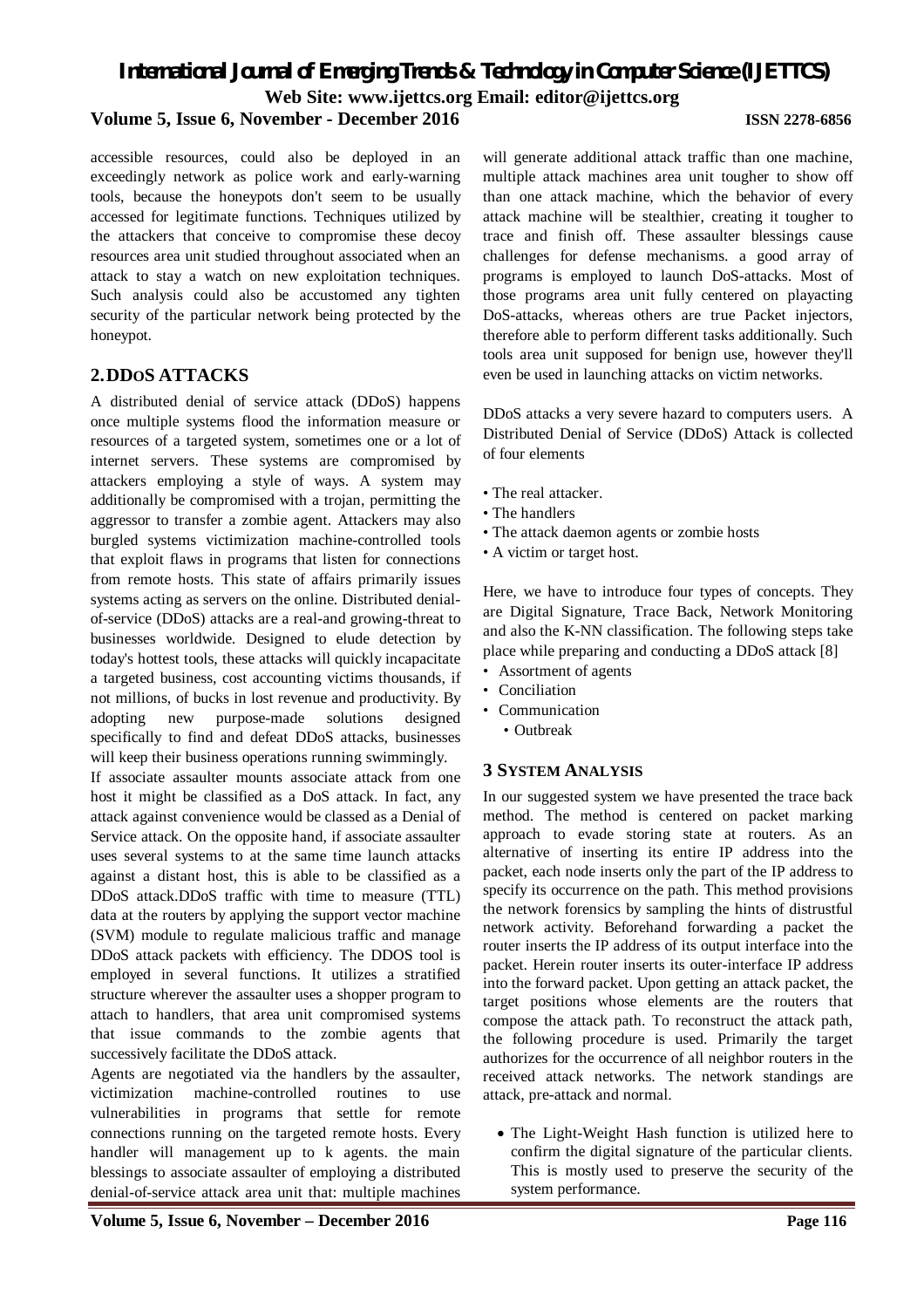### *International Journal of Emerging Trends & Technology in Computer Science (IJETTCS)* **Web Site: www.ijettcs.org Email: editor@ijettcs.org**

#### **Volume 5, Issue 6, November - December 2016 ISSN 2278-6856**

- The k-NN algorithm is a similarity-based learning algorithm and is known to be highly active in several problem domains, counting classification problems.
- The k-NN method is used because this method has features that are appropriate for our goals. These features are: easy execution, short time computation, and high precision.
- The test element has to be given and the k-NN algorithm finds its k nearest neighbors among the training elements, which form the neighborhood. The algorithm based on the cosine formula is most prevalent method used for approximating the similarity degree.
- We train three datasets normal, pre-attack, and attack datasets. Every part in each dataset has nine elements that are computed from the data log for the period.
- We calculate the current network status as an element with nine components in that period and apply the distance formula to find the k nearest neighbors of the current network status.

#### **4 SYSTEM DESIGN**

In first the client has to register the valid details. After the registration process over the digital signature has been generated and transferred to the client mail. Then the client has to enter the valid login details at each time. If the user has not given the valid login details not enter into the process. After enter the login details the server has to verify the signature of the client. If the signature of the client is true the client easily enters into the process. If the signature of the client is false the particular user is an attacker. The entire process is explained in Fig.1

In our classification module we have to notice the status of the network. The network statuses are normal, pre-attack and attack. This method uses two processes. One is offline and another one is on-line. After the trace back method was over the classification process will be included. The attack has to be finding the particular process can be blocked. The training data should be viewed and check the status of the data's accordingly. Already stored status about the network can be classified.

#### **5 RESULTS & DISCUSSION**

| <b>Traffic Information</b> |                            |                                                 |
|----------------------------|----------------------------|-------------------------------------------------|
|                            | <b>Traffic Information</b> |                                                 |
|                            |                            |                                                 |
|                            |                            |                                                 |
|                            |                            |                                                 |
|                            |                            |                                                 |
|                            |                            |                                                 |
|                            |                            |                                                 |
|                            |                            |                                                 |
| Input                      |                            |                                                 |
|                            |                            |                                                 |
|                            |                            | your IPAddress192.168.43.8ENTER THE PORT NUMBER |
|                            | 3000<br>- 79<br>OK         | Cancel                                          |

**Figure 2.** Traffic information

The signature is a process of demonstrating the authenticity of a digital message. A valid digital signature gives a recipient reason to believe that the message was created by a known sender, and that it was not altered in transit. Digital signatures are commonly used for software distribution, financial transactions, and in other cases where it is important to detect forgery or tampering. The signature of the client file will be writing into the server side only. By sending the IP-address and port number of the client immediately the server can check the authenticity of the particular client. The figure 2 indicates that the traffic has not occurred with status normal, source and destination IP address.



**Figure 1.** System Architecture